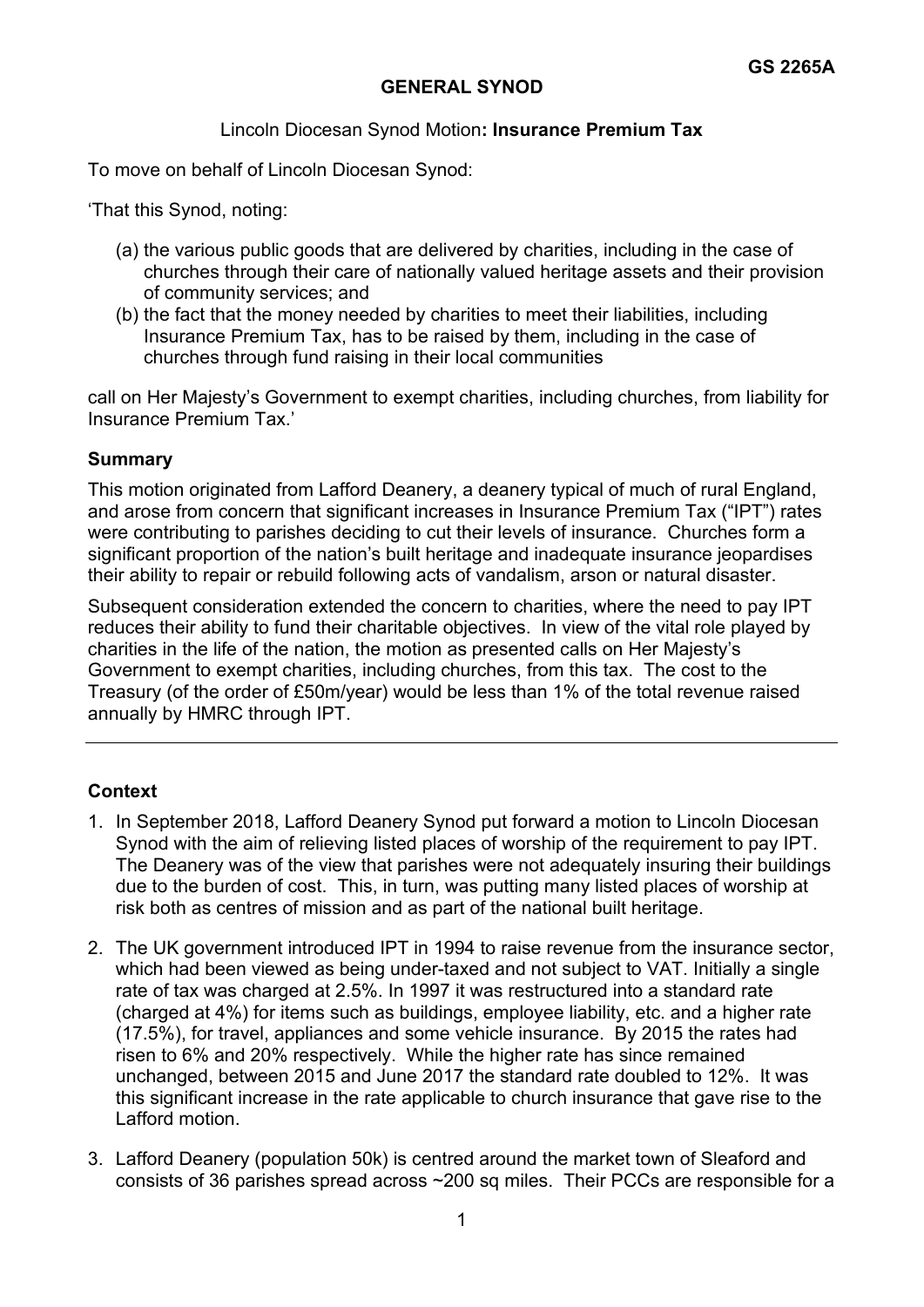total of 47 churches. Over half the parishes have populations of under 500, meaning that the cost of upkeep of these treasured centres of worship, mission and communal life falls on a relatively small number of people.

- 4. Fractionally under 50% of the Diocese of Lincoln's 1.1m population reside in rural areas which share many of the characteristics of Lafford Deanery. 189 of the Diocese's 475 parishes have populations of under 500 and are responsible for 197 churches. Such characteristics are far from unique to the Diocese of Lincoln, and many across the Church of England will be able to identify with them.
- 5. 92% of the 615 church buildings in the Diocese of Lincoln are listed buildings. Nationally, churches make up 45% of all grade I listed buildings in the country<sup>[1](#page-1-0)</sup>. The Church of England is thus responsible for the care of a considerable proportion of the nation's built heritage.
- 6. That responsibility is reflected in the much-appreciated Listed Places of Worship Scheme, under which qualifying churches can apply for grants to cover the cost of the VAT paid on repair and maintenance work. Her Majesty's Government is warmly thanked for extending the scheme earlier this year through to 2025.
- 7. Members of PCCs are trustees and custodians of their buildings under both charity and ecclesiastical law. Besides being responsible for keeping their buildings in good order, part of good stewardship involves ensuring adequate insurance cover. The burden of the associated cost is felt by all, though most acutely so by smaller rural parishes. For such as these, the cost of building insurance can be their largest annual expenditure item and for some is simply unaffordable.
- 8. Failure to adequately insure brings the risk of churches being abandoned following a tragic event. There are well-publicised cases of churches being extensively damaged by fire. In 2020 one church in the Diocese of Lincoln suffered the catastrophic collapse of its tower. In a pattern that will be familiar across the country, in this one diocese there have been at least 50 major lead thefts in the last 5 years leaving affected churches without all or part of their roof and, in many instances, consequential internal damage, requiring  $\sim$  £15m worth of repair work.
- 9. In responding to a question at General Synod's February [2](#page-1-1)019 Group of Sessions<sup>2</sup>, Sir Tony Baldry, as Chair of the Church Buildings Council, advised that the estimated cost to parishes of IPT was £5.1m per year. The National Church Institutions had opposed the increased rate of tax in 2017 on the basis that it had doubled since 2014 and was a disincentive to properly insure and care for buildings. Sir Tony further noted that an exemption from IPT for all charities would cost the Treasury approximately £50m.
- 10.Even though IPT payments by charities, including churches, will have risen since 2019, they will still constitute a minute (<1%) proportion of HMRC's IPT receipts, which in the 2020/1 financial year totalled £6.3billion.[3](#page-1-2)
- 11.The impact of IPT on charities has been recognised by specialist insurer Ecclesiastical and the Charity Finance Group. Prior to the March 2020 budget they jointly urged the Chancellor to make charities exempt from paying IPT. Angus Roy, Ecclesiastical's

<span id="page-1-0"></span><sup>1</sup> Source: Historic England Places of Worship Listing Guide: reissued Dec 2017

<span id="page-1-1"></span><sup>2</sup> Question 119

<span id="page-1-2"></span><sup>3</sup> Source: "Insurance Premium Tax (IPT) commentary (December 2021)" accessed on the HMRC section of the Gov.UK website on 2 June 2022